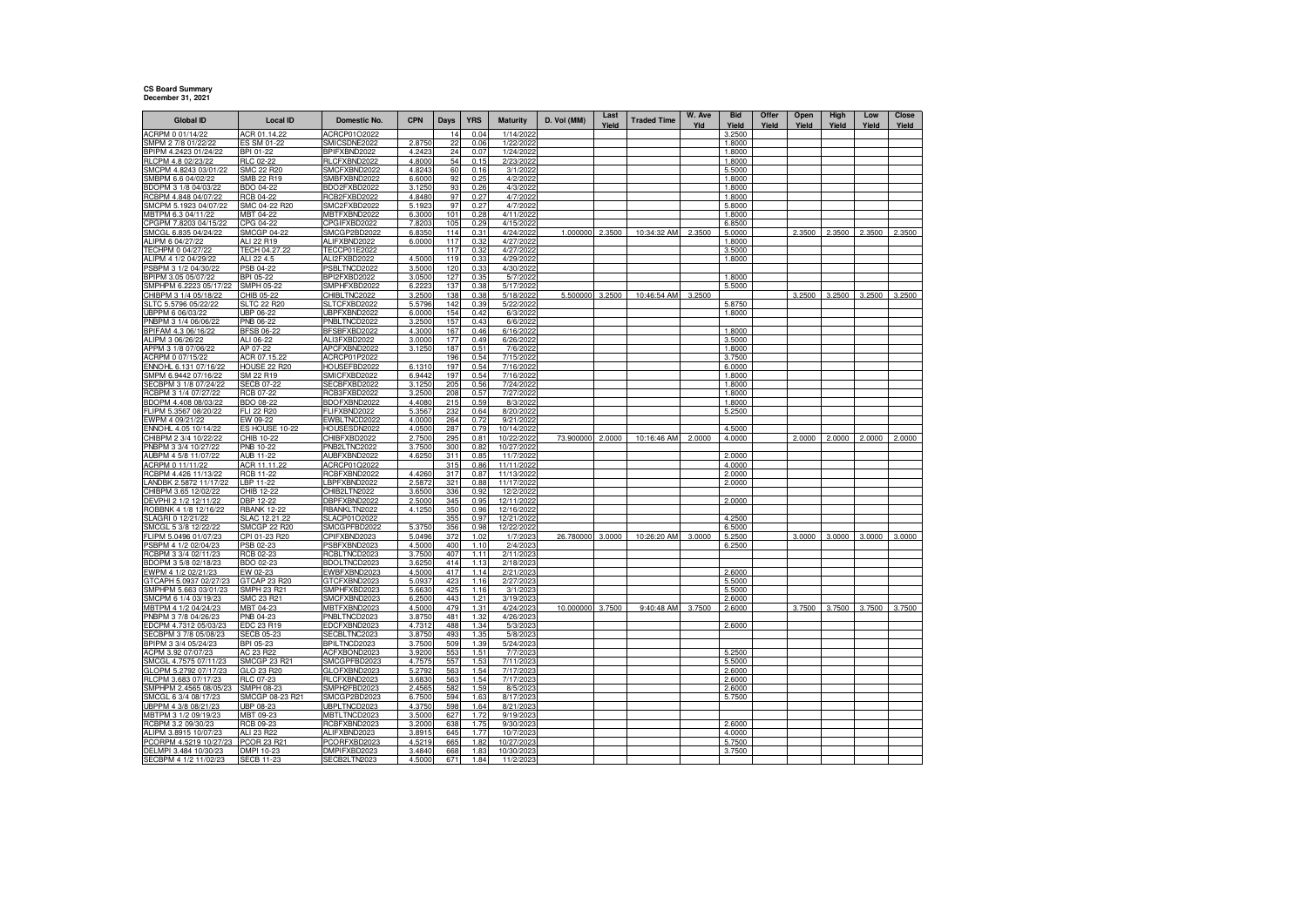| <b>Global ID</b>                                | <b>Local ID</b>                       | <b>Domestic No.</b>          | <b>CPN</b>       | Days          | <b>YRS</b>   | <b>Maturity</b>          | D. Vol (MM)     | Last<br>Yield | <b>Traded Time</b> | W. Ave<br>Yld | <b>Bid</b><br>Yield | Offer<br>Yield | Open<br>Yield | High<br>Yield | Low<br>Yield | <b>Close</b><br>Yield |
|-------------------------------------------------|---------------------------------------|------------------------------|------------------|---------------|--------------|--------------------------|-----------------|---------------|--------------------|---------------|---------------------|----------------|---------------|---------------|--------------|-----------------------|
| BDOPM 4 3/8 11/07/23                            | BDO 11-23                             | BDO2LTNC2023                 | 4.3750           | 676           | 1.85         | 11/7/2023                |                 |               |                    |               |                     |                |               |               |              |                       |
| FLIPM 5.4333 11/08/23                           | LI 23 R20                             | FLIFXBND2023                 | 5.433            | 677           | 1.85         | 11/8/202                 |                 |               |                    |               | 5.3750              |                |               |               |              |                       |
| AEONPH 7.695 11/16/23                           | <b>ES AEON 11-23</b>                  | AEONFXRN2023                 | 7.6950           | 685           | 1.88         | 11/16/2023               |                 |               |                    |               | 10.0000             |                |               |               |              |                       |
| AEVPM 2.8403 11/16/23                           | AEV 11-23                             | AEV2FXBD2023                 | 2.8403           | 685           | 1.88         | 11/16/2023               |                 |               |                    |               | 3.0500              |                |               |               |              |                       |
| FLIPM 3.3353 11/18/23                           | FLI 11-23                             | FLI2FXBD2023                 | 3.335            | 687           | 1.88         | 11/18/202                |                 |               |                    |               | 3.7500              |                |               |               |              |                       |
| EWPM 4 5/8 12/07/23                             | EW 12-23                              | EWBLTNCD2023                 | 4.6250           | 706           | 1.93         | 12/7/202                 |                 |               |                    |               |                     |                |               |               |              |                       |
| UBPPM 2 3/4 12/09/23<br>VLLPM 8 12/21/23        | UBP 12-23<br>VLL 23 R21               | UBPFXBND2023<br>VLLFXBND2023 | 2.7500<br>8.0000 | 708<br>720    | 1.94<br>1.97 | 12/9/202<br>12/21/202    |                 |               |                    |               | 2.6000<br>7.2000    |                |               |               |              |                       |
| AREIPM 3.0445 12/28/23                          | <b>AREIT 12-23</b>                    | AREITFXB2023                 | 3.0445           | 72.           | 1.99         | 12/28/202                |                 |               |                    |               | 3.0450              |                |               |               |              |                       |
| CHIBPM 4.55 01/12/24                            | CHIB 01-24                            | CHIBLTNC2024                 | 4.5500           | 742           | 2.03         | 1/12/2024                |                 |               |                    |               |                     |                |               |               |              |                       |
| ROBBNK 4 7/8 01/16/24                           | <b>RBANK 01-24</b>                    | RBANKLTN2024                 | 4.8750           | 746           | 2.04         | 1/16/2024                |                 |               |                    |               |                     |                |               |               |              |                       |
| FDCPM 6.1458 01/24/24                           | FDC 24 R21                            | FDCFXBND2024                 | 6.1458           | 754           | 2.06         | 1/24/2024                |                 |               |                    |               | 5.5000              |                |               |               |              |                       |
| APPM 7.5095 01/25/24                            | AP 24 R22                             | APCFXBND2024                 | 7.5095           | 755           | 2.07         | 1/25/2024                |                 |               |                    |               | 5.0000              |                |               |               |              |                       |
| TELPM 5.2813 02/06/24                           | <b>TEL 24 R21</b>                     | TELFXBND2024                 | 5.2813           | 767           | 2.10         | 2/6/202                  |                 |               |                    |               | 5.5000              |                |               |               |              |                       |
| PSBPM 5 02/09/24<br>CHIBPM 2 1/2 02/18/24       | <b>SB 02-24</b><br>CHIB 02-24         | PSBLTNCD2024<br>CHIBFXBD2024 | 5.0000<br>2.5000 | 77C<br>779    | 2.11<br>2.13 | 2/9/202<br>2/18/2024     |                 |               |                    |               | 2.5000              |                |               |               |              |                       |
| CPGPM 4.8467 03/01/24                           | CPG 03-24                             | CPGIFXBD2024                 | 4.846            | 791           | 2.17         | 3/1/2024                 |                 |               |                    |               | 5.5000              |                |               |               |              |                       |
| SMCPM 5.284 03/01/24                            | SMC 24 R22                            | SMCFXBND2024                 | 5.2840           | 791           | 2.17         | 3/1/202                  |                 |               |                    |               | 6.5000              |                |               |               |              |                       |
| STIEPM 5.8085 03/23/24                          | STIESG 24 R22                         | STIGFXBD2024                 | 5.8085           | 813           | 2.23         | 3/23/2024                |                 |               |                    |               | 9.3500              |                |               |               |              |                       |
| MEGPM 5.3535 03/28/24                           | <b>MEG 24 R22</b>                     | MEGFXBND2024                 | 5.353            | 818           | 2.24         | 3/28/2024                |                 |               |                    |               | 5.7500              |                |               |               |              |                       |
| RCBPM 5 1/2 03/28/24                            | RCB 03-24                             | RCBLTNCD2024                 | 5.5000           | 818           | 2.24         | 3/28/2024                |                 |               |                    |               |                     |                |               |               |              |                       |
| TOLPM 5 1/2 03/31/24                            | <b>MNTC 24 R21</b>                    | MNTCFXBD2024                 | 5.5000           | 821           | 2.25         | 3/31/2024                |                 |               |                    |               | 6.0000              |                |               |               |              |                       |
| SMBPM 6 04/02/24                                | SMB 24 R21                            | SMBFXBND2024                 | 6.0000           | 823           | 2.25         | 4/2/2024                 |                 |               |                    |               | 5.3750              |                |               |               |              |                       |
| SMPM 3.3613 04/02/24<br>MBTPM 5 3/8 04/04/24    | SM 04-24<br>MBT 04-24                 | SMIC2FBD2024<br>MBT2LTNC2024 | 3.3613<br>5.3750 | 823<br>825    | 2.25<br>2.26 | 4/2/2024<br>4/4/2024     | 1.000000        | 2.9000        | 2:03:39 PM         | 2.9000        | 3.8500              |                | 2.9000        | 2.9000        | 2.9000       | 2.9000                |
| PBC 5 5/8 04/08/24                              | <b>PBCOM 04-24</b>                    | PBCOMLTN2024                 | 5.6250           | 829           | 2.27         | 4/8/2024                 |                 |               |                    |               |                     |                |               |               |              |                       |
| PCORPM 7.8183 04/19/24                          | <b>PCOR 24 R22</b>                    | PCORFXBD2024                 | 7.818            | 840           | 2.30         | 4/19/202                 |                 |               |                    |               | 6.5500              |                |               |               |              |                       |
| SMCGL 7.1783 04/24/24                           | SMCGP 04-24 R22                       | SMCGP2BD2024                 | 7.178            | 845           | 2.31         | 4/24/2024                |                 |               |                    |               | 6.2500              |                |               |               |              |                       |
| SMPHPM 5.1683 05/18/24                          | SMPH 05-24 R22                        | SMPH2FBD2024                 | 5.168            | 869           | 2.38         | 5/18/2024                |                 |               |                    |               | 5.7500              |                |               |               |              |                       |
| ACPM 3.026 05/28/24                             | AC 05-24                              | ACFXBOND2024                 | 3.026            | 879           | 2.41         | 5/28/202                 |                 |               |                    |               | 3.6000              |                |               |               |              |                       |
| AEVPM 6.0157 06/18/24                           | <b>AEV 24 R23</b>                     | AEVFXBND2024                 | 6.0157           | 900           | 2.46         | 6/18/202                 |                 |               |                    |               | 5.5000              |                |               |               |              |                       |
| EDCPM 2.8565 06/25/24                           | EDC 06-24 R23                         | EDCFXBND2024                 | 2.8565           | 907           | 2.48         | 6/25/2024                |                 |               |                    |               | 2.7000              |                |               |               |              |                       |
| MBTPM 3 7/8 07/20/24                            | MBT 07-24                             | MBTLTNCD2024                 | 3.8750           | 932           | 2.55         | 7/20/2024                |                 |               |                    |               |                     |                |               |               |              |                       |
| DDPM 6.0952 07/21/24                            | DD 24 R22                             | DDFXBOND2024                 | 6.095            | 93            | 2.55         | 7/21/2024                |                 |               |                    |               | 6.7500              |                |               |               |              |                       |
| GTCAPH 5 5/8 08/07/24<br>VLLPM 5.7512 08/08/24  | GTCAP 24 R21<br>VIL 24 R23            | GTCFXBND2024<br>VLLFXBND2024 | 5.6250<br>5.7512 | 950<br>$95 -$ | 2.60<br>2.60 | 8/7/2024<br>8/8/2024     |                 |               |                    |               | 6.0000<br>7.3000    |                |               |               |              |                       |
| BACNOT 3.5335 08/20/24                          | PHN 24 R23                            | PHNFXBND2024                 | 3.5335           | 963           | 2.64         | 8/20/2024                |                 |               |                    |               | 3.5330              |                |               |               |              |                       |
| PNBPM 5 3/4 08/27/24                            | PNB 08-24                             | PNBLTNCD2024                 | 5.7500           | 97C           | 2.66         | 8/27/2024                | 3.500000 5.7500 |               | 11:17:29 AM        | 5.7500        |                     |                | 5.7500 5.7500 |               | 5.7500       | 5.7500                |
| SMPHPM 5.7417 09/01/24                          | SMPH 24 R21                           | SMPHFXBD2024                 | 5.7417           | 975           | 2.67         | 9/1/202                  |                 |               |                    |               | 5.8500              |                |               |               |              |                       |
| DNLPM 2.7885 09/14/24                           | <b>DNL 09-24</b>                      | DNLFXBND2024                 | 2.788            | 988           | 2.71         | 9/14/202                 |                 |               |                    |               | 3.2500              |                |               |               |              |                       |
| ALIPM 4.758 09/30/24                            | ALI 24 R22                            | ALI2FXBD2024                 | 4.7580           | 1004          | 2.75         | 9/30/2024                |                 |               |                    |               | 4.1500              |                |               |               |              |                       |
| SMCPM 5.55 10/04/24                             | SMC 10-24 R22                         | SMC2FXBD2024                 | 5.5500           | 100           | 2.76         | 10/4/2024                |                 |               |                    |               | 6.3500              |                |               |               |              |                       |
| BDOPM 5 3/8 10/12/24                            | <b>BDO 10-24</b>                      | BDOLTNCD2024                 | 5.3750           | 1016          | 2.78         | 10/12/2024               |                 |               |                    |               |                     |                |               |               |              |                       |
| FLIPM 5.6389 12/04/24                           | FLI 24 R21                            | FLIFXBND2024                 | 5.6389           | 1069          | 2.93         | 12/4/2024                |                 |               |                    |               | 4.3000              |                |               |               |              |                       |
| SMCGL 6 1/4 12/22/24<br>ALCOPM 6.3517 02/06/25  | <b>SMCGP 24 R22</b><br>ALCO 25 R23    | SMCGPFBD2024<br>ALCOFXBD2025 | 6.2500<br>6.3517 | 1087<br>1133  | 2.98<br>3.10 | 12/22/2024<br>2/6/2025   |                 |               |                    |               | 4.5000<br>6.6500    |                |               |               |              |                       |
| ACPM 4.82 02/10/25                              | AC 25 R23                             | ACFXBOND2025                 | 4.8200           | 1137          | 3.11         | 2/10/2025                |                 |               |                    |               | 4.1000              |                |               |               |              |                       |
| RLCPM 4.9344 02/23/25                           | <b>RLC 02-25</b>                      | RLCFXBND2025                 | 4.9344           | 1150          | 3.15         | 2/23/2025                |                 |               |                    |               | 6.5000              |                |               |               |              |                       |
| SMPHPM 6.0804 03/01/25                          | SMPH 03-25 R23                        | SMPH2FBD2025                 | 6.0804           | 1156          | 3.17         | 3/1/2025                 |                 |               |                    |               | 4.2000              |                |               |               |              |                       |
| FBPM 5.05 03/10/25                              | SMFB 25 R23                           | SMFBFXBD2025                 | 5.0500           | 1165          | 3.19         | 3/10/2025                |                 |               |                    |               | 4.0000              |                |               |               |              |                       |
| SMCPM 6 5/8 03/19/25                            | SMC 25 R23                            | SMCFXBND2025                 | 6.6250           | 1174          | 3.21         | 3/19/2025                | 1.000000        | 3.1000        | 10:08:36 AM        | 3.1000        | 4.4500              |                |               | 3.1000 3.1000 | 3.1000       | 3.1000                |
| SECBPM 4 03/23/25                               | <b>SECB 03-25</b>                     | SECBLTNC2025                 | 4.000            | 1178          | 3.23         | 3/23/202                 |                 |               |                    |               |                     |                |               |               |              |                       |
| SMPHPM 4.8643 03/25/25                          | SMPH K 03-25 R23                      | SMPH3FBD2025                 | 4.8643           | 1180          | 3.23         | 3/25/202                 |                 |               |                    |               | 4.1000              |                |               |               |              |                       |
| BDOPM 4 03/27/25<br>PNBPM 4 3/8 04/11/25        | BDO 03-25<br><b>PNB 04-25</b>         | BDOLTNCD2025<br>PNBLTNCD2025 | 4.0000<br>4.3750 | 1182<br>1197  | 3.24<br>3.28 | 3/27/2025<br>4/11/2025   |                 |               |                    |               |                     |                |               |               |              |                       |
| BPIPM 4 04/25/25                                | BPI 04-25                             | BPILTNCD2025                 | 4.0000           | 121'          | 3.32         | 4/25/202                 |                 |               |                    |               |                     |                |               |               |              |                       |
| ALIPM 3.6262 05/04/25                           | ALI 05-25 R23                         | ALI4FXBD2025                 | 3.6262           | 1220          | 3.34         | 5/4/2025                 |                 |               |                    |               | 5.5000              |                |               |               |              |                       |
| SLTC 6.4872 05/22/25                            | <b>SLTC 25 R22</b>                    | SLTCFXBD2025                 | 6.487            | 1238          | 3.39         | 5/22/2025                |                 |               |                    |               | 6.0000              |                |               |               |              |                       |
| SECBPM 4 06/17/25                               | <b>SECB 06-25</b>                     | SECB2LTN2025                 | 4.000            | 1264          | 3.46         | 6/17/202                 |                 |               |                    |               |                     |                |               |               |              |                       |
| VLLPM 5.6992 06/18/25                           | <b>VLL 25 R22</b>                     | VLL2FXBD2025                 | 5.6992           | 1265          | 3.46         | 6/18/2025                |                 |               |                    |               | 5.3500              |                |               |               |              |                       |
| TOLPM 6.6407 07/04/25                           | <b>NLEX 25 R23</b>                    | NLEXFXBD2025                 | 6.6407           | 1281          | 3.51         | 7/4/2025                 |                 |               |                    |               | 3.3500              |                |               |               |              |                       |
| APPM 3.935 07/06/25                             | AP 25 R23                             | APCFXBND2025                 | 3.935            | 1283          | 3.51         | 7/6/2025                 |                 |               |                    |               | 4.0000              |                |               |               |              |                       |
| ENNOHL 6.8666 07/16/25                          | <b>HOUSE 25 R22</b>                   | HOUSEFBD2025                 | 6.8666           | 1293          | 3.54         | 7/16/2025                |                 |               |                    |               | 6.5000              |                |               |               |              |                       |
| RLCPM 3.8 07/17/25<br>SECBPM 4 08/05/25         | <b>RLC 07-25</b><br><b>SECB 08-25</b> | RLC2FXBD2025<br>SECB3LTN2025 | 3.8000<br>4.0000 | 1294<br>1313  | 3.54<br>3.60 | 7/17/202<br>8/5/202      |                 |               |                    |               | 4.0000              |                |               |               |              |                       |
| AEVPM 3.2977 08/09/25                           | AEV 08-25 R23                         | AEV2FXBD2025                 | 3.2977           | 1317          | 3.61         | 8/9/202                  |                 |               |                    |               | 3.5000              |                |               |               |              |                       |
| FLIPM 5.7139 08/20/25                           | FLI 25 R22                            | FLIFXBND2025                 | 5.7139           | 1328          | 3.64         | 8/20/2025                |                 |               |                    |               | 4.5000              |                |               |               |              |                       |
| BANKCM 4 1/2 09/17/25                           | BOC 09-25                             | BOCLTNCD2025                 | 4.500            | 1356          | 3.71         | 9/17/2025                |                 |               |                    |               |                     |                |               |               |              |                       |
| ALIPM 3.862 09/29/25                            | ALI 25 R23                            | ALI3FXBD2025                 | 3.862            | 1368          | 3.75         | 9/29/2025                |                 |               |                    |               | 4.0500              |                |               |               |              |                       |
| PCORPM 3.4408 10/12/25                          | PCOR 10-25                            | PCOR2FXB2025                 | 3.4408           | 1381          | 3.78         | 10/12/2025               |                 |               |                    |               | 4.0000              |                |               |               |              |                       |
| PCORPM 8.0551 10/19/25                          | <b>PCOR 25 R23</b>                    | PCORFXBD2025                 | 8.055            | 1388          | 3.80         | 10/19/202                |                 |               |                    |               | 4.8500              |                |               |               |              |                       |
| ALIPM 4 3/4 10/25/25                            | ALL 25 B22                            | ALI2FXBD2025                 | 4.750            | 1394          | 3.82         | 10/25/202                |                 |               |                    |               | 4.1000              |                |               |               |              |                       |
| DELMPI 3.7563 10/30/25<br>AEVPM 3.3059 11/16/25 | DMPI 25 R24<br><b>AEV 25 R23</b>      | DMPIFXBD2025<br>AEVFXBND2025 | 3.7563<br>3.305  | 1399<br>1416  | 3.83<br>3.88 | 10/30/2025<br>11/16/2025 |                 |               |                    |               | 4.5000<br>3.4000    |                |               |               |              |                       |
| SMPHPM 4.799 11/25/25                           | SMPH 25 R23                           | SMPHFXBD2025                 | 4.799            | 1425          | 3.90         | 11/25/202                |                 |               |                    |               | 5.7500              |                |               |               |              |                       |
| APPM 3.9992 12/02/25                            | AP 12-25 R23                          | APC2FXBD2025                 | 3.9992           | 1432          | 3.92         | 12/2/2025                |                 |               |                    |               | 4.0500              |                |               |               |              |                       |
| MERPM 4 7/8 12/12/25                            | MFR 25 R20                            | MERFXBND2025                 | 4.875            | 1442          | 3.95         | 12/12/2025               |                 |               |                    |               | 5.5000              |                |               |               |              |                       |
| FLIPM 4.503 12/21/25                            | FLI 25 R24                            | FLI2FXBD2025                 | 4.5030           | 1451          | 3.97         | 12/21/202                |                 |               |                    |               | 4.5250              |                |               |               |              |                       |
| VLLPM 8 1/4 12/21/25                            | <b>VLL 25 R23</b>                     | VLLFXBND2025                 | 8.2500           | 1451          | 3.97         | 12/21/2025               |                 |               |                    |               | 7.5000              |                |               |               |              |                       |